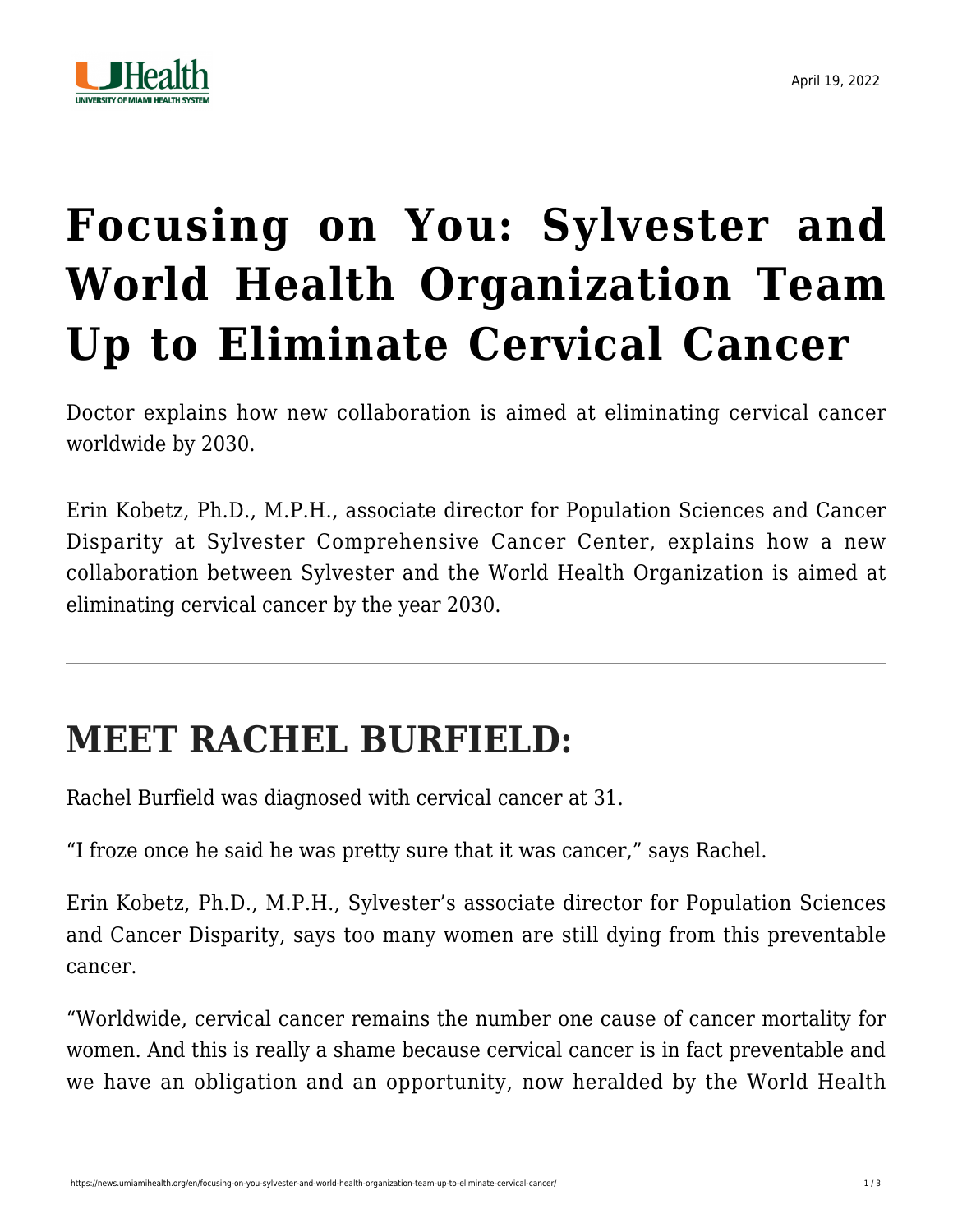

Organization, to make real progress towards achieving that goal," Dr. Kobetz says.

A new collaboration between Sylvester and the World Health Organization is aimed at eliminating cervical cancer by meeting three key targets by 2030.

"One, increasing vaccination uptake to 90%. Two, ensuring that all women have access to screening throughout their life course. And three, ensuring women with detected abnormalities could get access to timely and appropriate treatment," says Dr. Kobetz.

Dr. Kobetz' s message is one of solidarity and sisterhood.

"Together we can envision a world without cervical cancer and certainly without cervical cancer disparity," Dr. Kobetz says.

Rachel's cancer was caught early and surgically removed. She credits Sylvester for now being cancer free.

"They really have a passion for what they're doing and that meant the most to me," Rachel says.

## **LEARN MORE**